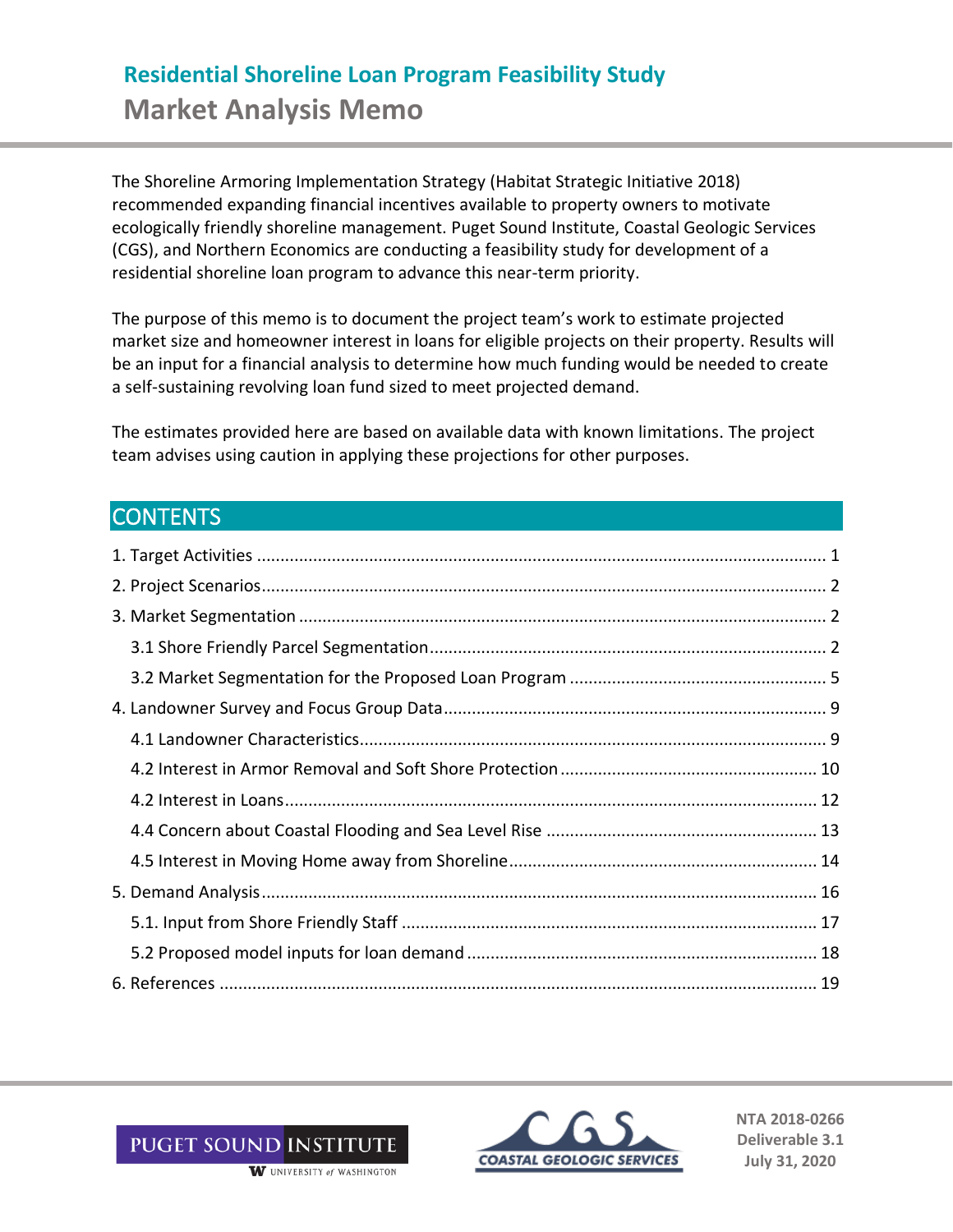## TABLES AND FIGURES

| Figure 5. Likelihood of installing soft shore protection on unarmored property 11   |
|-------------------------------------------------------------------------------------|
| Figure 6. Focus group ratings of usefulness different financial incentives  12      |
|                                                                                     |
|                                                                                     |
|                                                                                     |
|                                                                                     |
|                                                                                     |
|                                                                                     |
|                                                                                     |
| Table 4. Survey results on barriers to moving home further from the shoreline  15   |
| Table 5. Survey results on motivators for moving home further from the shoreline 15 |
|                                                                                     |
|                                                                                     |
|                                                                                     |

## <span id="page-1-0"></span>1. TARGET ACTIVITIES

This analysis will estimate potential demand for loans to implement four activities on Puget Sound waterfront residential properties:

- 1. Removing shoreline armor
- 2. Installing soft shore protection
- 3. Elevating a home to protect from damage by floodwaters
- 4. Relocating a home to another portion of its parcel to protect from bluff recession

Activities one and two broadly include several of the techniques described in the *Marine Shoreline Design Guidelines* or "MSDG" (Johannessen et al. 2014). Local [Shore Friendly](http://www.shorefriendly.org/) programs currently help residential property owners evaluate existing conditions, select a MSDG technique or techniques appropriate for their parcel, and assist with project implementation. What we refer to as "soft shore protection" may include one or more of the following MSDG techniques: beach nourishment, large wood, and reslope-revegetation.

Activities three and four, called relocation and vertical relocation in the MSDG, are hazard mitigation measures intended to reduce potential damage to homes from bluff retreat and flooding while maintaining or restoring natural shoreline processes.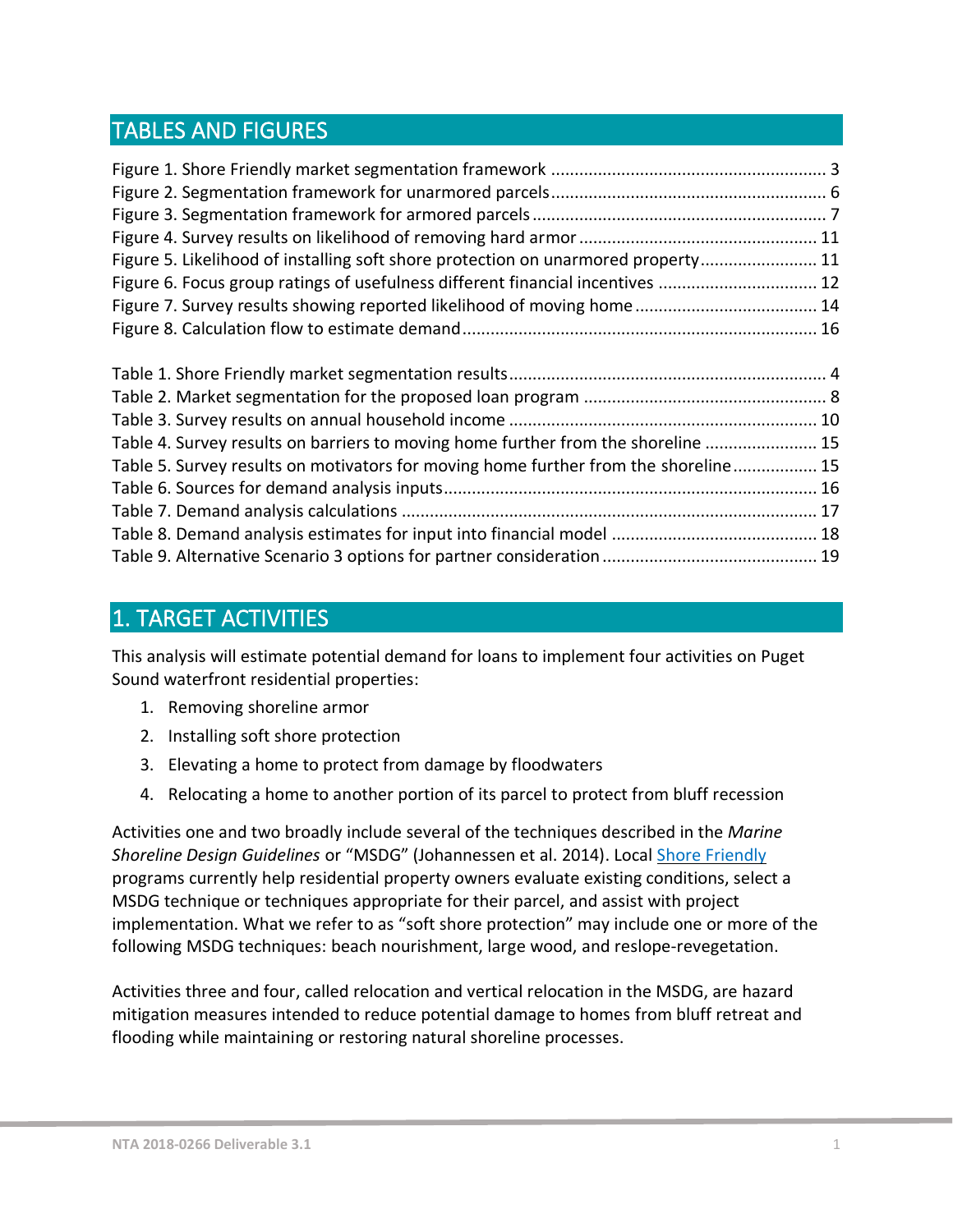## <span id="page-2-0"></span>2. PROJECT SCENARIOS

Depending on parcel characteristics and homeowner objectives, one activity or a combination of activities may be suitable for a waterfront property. Since there are fixed costs associated with implementation (e.g., design, permitting, equipment mobilization), summing the cost of individual activities is not an accurate way to estimate the total cost of a project involving more than one activity. Therefore, the project team developed ten likely activity combinations called project scenarios. These scenarios will structure our evaluation of market size and the cost analysis provided in a separate memo. The project scenarios are:

- remove armor
- remove armor + install soft shore
- remove armor + install soft shore + relocate home
- remove armor + install soft shore + elevate home
- remove armor + relocate home
- remove armor + elevate home
- install soft shore
- install soft shore + relocate home
- install soft shore + elevate home
- elevate home

## <span id="page-2-1"></span>3. MARKET SEGMENTATION

In marketing, segmentation is research to break potential customers into subgroups based on shared characteristics. Segmentation provides insights into the needs and motivations of different customer groups. This market analysis is based on segmentation conducted during Shore Friendly program development.

#### <span id="page-2-2"></span>**3.1 Shore Friendly Parcel Segmentation**

Colehour + Cohen et al. (2014a) grouped Puget Sound residential waterfront parcels into nine segments based on combinations of three characteristics: presence of a home, armor status, and erosion potential. Then Colehour + Cohen et al. (2014e) identified potential behaviors relevant for each of the parcel segments.

Figure 1 illustrates how the parcels were categorized into nine distinct segments. Table 1 shows the number of parcels in each segment and specific behavior objectives assigned to each of these segments.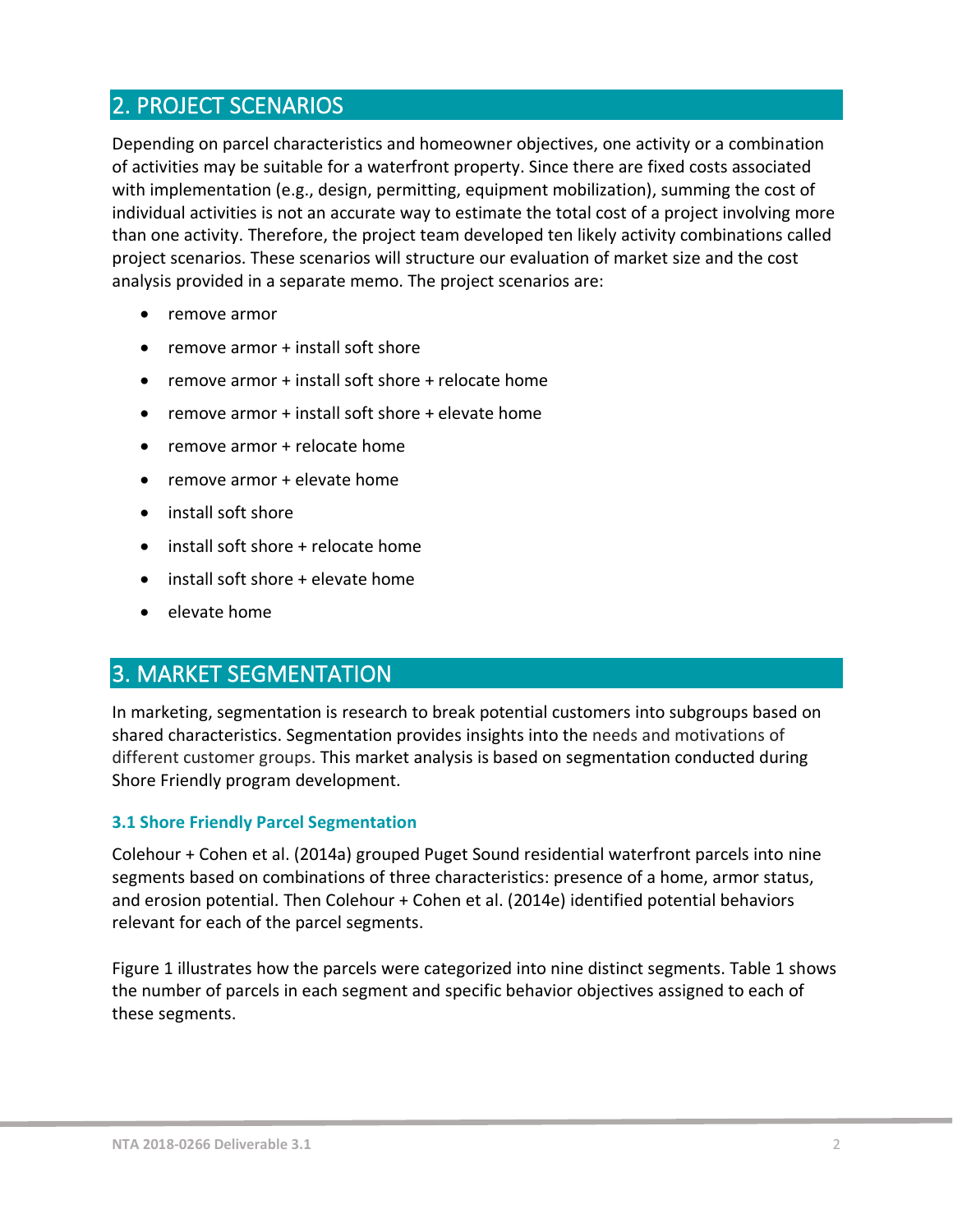#### **Figure 1. Shore Friendly market segmentation framework Adapted from Colehour + Cohen et al. (2014a) Shore Friendly parcel segmentation**

<span id="page-3-0"></span>

Dashed arrows show the Shore Friendly segments used for the loan study market segmentation.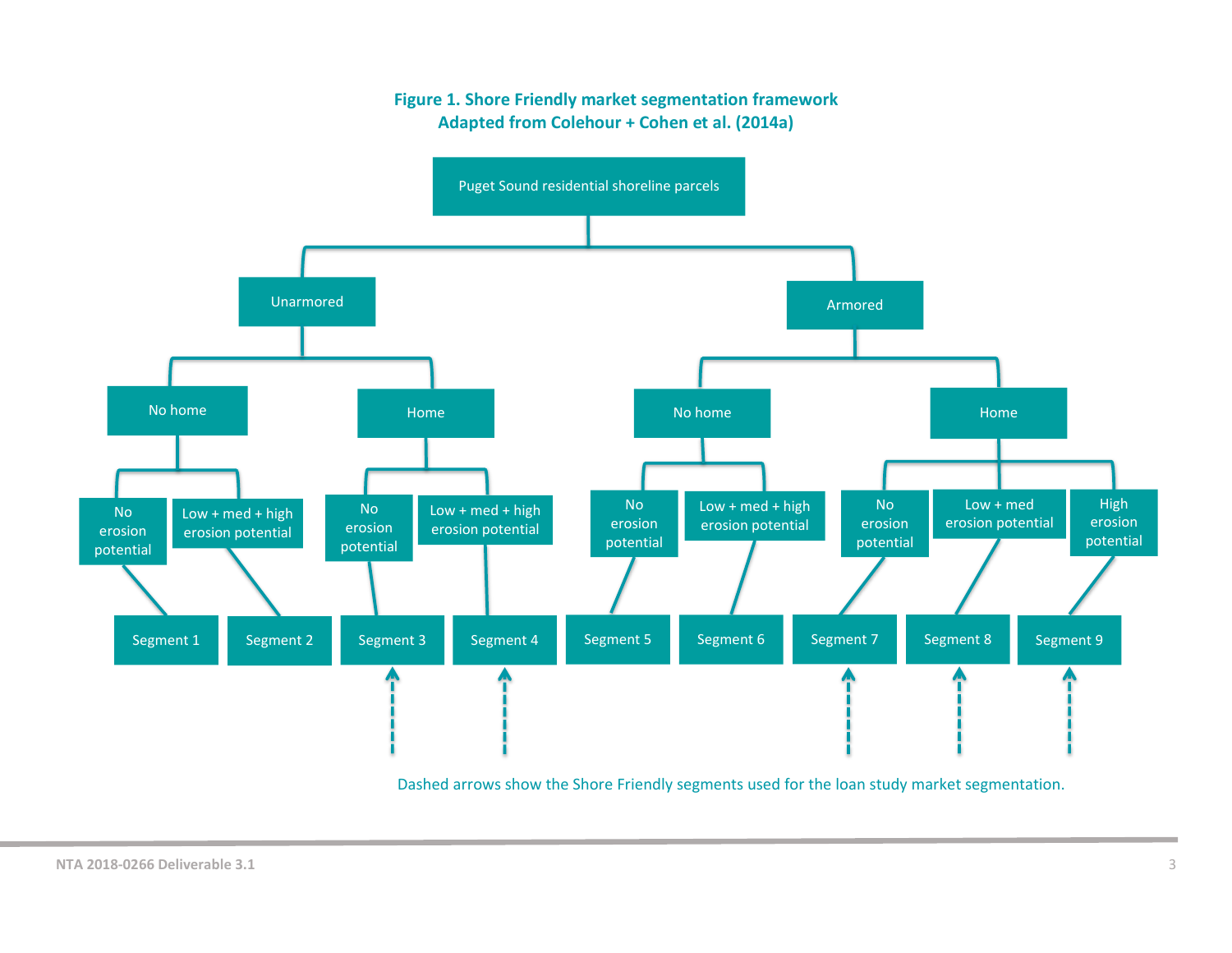<span id="page-4-0"></span>

| Parcel segment                                     | Segment 1                 | Segment 2                    | Segment 3 | Segment 4       | <b>Segment 5</b>          | Segment 6                                  | <b>Segment 7</b> | Segment 8   | Segment 9 |
|----------------------------------------------------|---------------------------|------------------------------|-----------|-----------------|---------------------------|--------------------------------------------|------------------|-------------|-----------|
| Armor status                                       |                           | <b>NO ARMOR</b>              |           |                 | <b>ARMOR</b>              |                                            |                  |             |           |
| Home on property                                   |                           | NO HOME                      |           | HOME<br>NO HOME |                           |                                            |                  | <b>HOME</b> |           |
| Erosion potential                                  | No                        | Low-Mod                      | <b>No</b> | Low-High        | No                        | Low-High                                   | No               | Low-Mod     | High      |
| Number of parcels (2020)                           | 732                       | 3,513                        | 2,457     | 14,848          | 119                       | 1,738                                      | 1,128            | 19,778      | 675       |
| Behavior objective                                 |                           | PRESERVE UNARMORED CONDITION |           |                 |                           | REMOVE ARMOR WITHOUT RISKING HOME/PROPERTY |                  |             |           |
| Leave shore unarmored                              | X                         | X                            | X         | X               |                           |                                            |                  |             |           |
| Install soft shore on unarmored property           | $\boldsymbol{\mathsf{x}}$ | X                            | X         | X               |                           |                                            |                  |             |           |
| Remove all armor                                   |                           |                              |           |                 | x                         | X                                          | X                | x           |           |
| Remove portion of armor                            |                           |                              |           |                 |                           | X                                          |                  | x           | X         |
| Replace armor with soft shore                      |                           |                              |           |                 |                           | X                                          | X                | X           |           |
| Build further from shore than regulations<br>allow | $\boldsymbol{\mathsf{x}}$ | X                            |           |                 | $\boldsymbol{\mathsf{x}}$ | $\pmb{\times}$                             |                  |             |           |
| Move home further from shoreline                   |                           |                              |           | X               |                           |                                            |                  | x           | x         |
| Obtain expert advice                               | $\boldsymbol{\mathsf{x}}$ | X                            | X         | X               | X                         | X                                          | X                | X           | X         |
| Maintain or plant native vegetation                | $\boldsymbol{\mathsf{x}}$ | X                            | X         | X               | x                         | X                                          | X                | x           | X         |
| Address drainage reaching bluff                    |                           | X                            | x         | X               |                           | X                                          |                  | x           | X         |

### **Table 1. Shore Friendly market segmentation results Adapted from Colehour + Cohen et al. (2014e) Potential Behaviors Grid**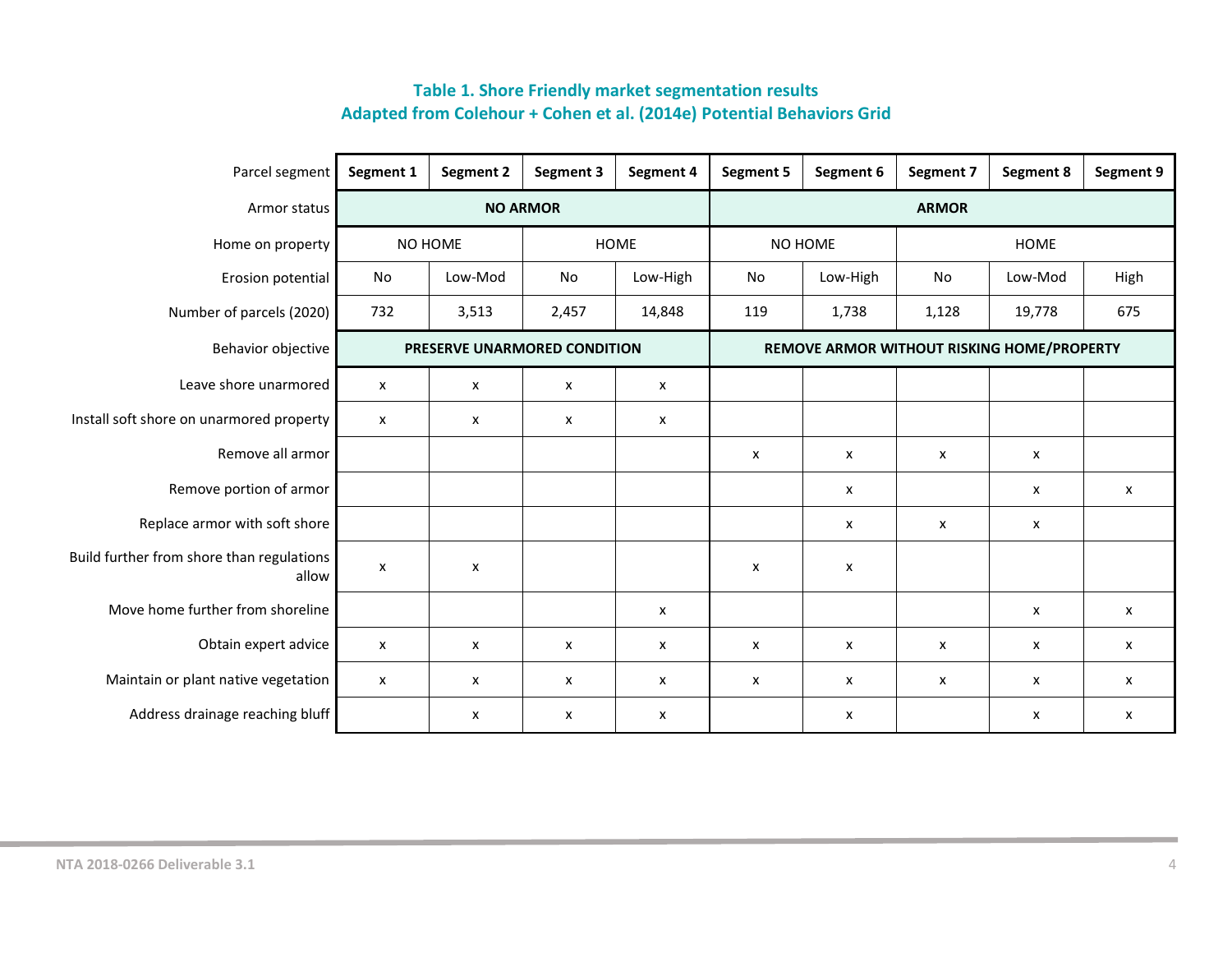The datasets used for the Shore Friendly parcel segmentation have been updated since 2014. Recent improvements to the Washington Department of Fish and Wildlife Estuary and Salmon Restoration Program's (ESRP) [Beach Strategies Geodatabase](https://geodataservices.wdfw.wa.gov/arcgis/rest/services/HP_BeachStrategies/BeachStrategies/MapServer) include addition of new highresolution armor mapping, new measures of fetch to update erosion potential, and adjustments to the real estate parcel database (CGS 2017). These updates improved overall accuracy and added structures constructed or removed since 2011.

In 2020, the Shore Friendly parcel segmentation analysis was repeated using the updated Beach Strategies Geodatabase. This work was funded by ESRP, where Shore Friendly has been housed since 2019, and will be used to improve program implementation. The market analysis for the proposed loan program uses outputs of this 2020 parcel segmentation update.

Note that our target activities represent only a subset of behaviors encouraged by Shore Friendly programs. This is because the existing programs cover the cost of several incentives and not all management recommendations are expensive enough to warrant taking out a loan (e.g., vegetation management). A loan program would complement other existing Shore Friendly incentive tools.

#### <span id="page-5-0"></span>**3.2 Market Segmentation for the Proposed Loan Program**

Figures 2 and 3 illustrate how the project team used the Shore Friendly parcel segmentation and Beach Strategies Geodatabase to estimate potential market size for the proposed loan program. The first step was to exclude all parcels without a home (Segments 1, 2, 5, 6) from the analysis. We assumed standard construction loans are a more likely source of financing for property development, and that a shoreline loan program may require presence of a home as collateral.

Next we identified shores potentially exposed to flooding and bluff retreat as a way to link parcels with project scenarios that include home elevation or relocation. For this analysis, the project team used shoretype as a proxy for hazard exposure. We associated coastal flooding risk with low elevation shoretypes (accretion shoreforms, inner lagoon, and estuarine embayment shores) and retreat risk with bluff shoretypes.

The final step was to assign each of the project scenarios to one of the remaining Shore Friendly segments. This was a logic exercise to identify the most likely project scenario given the characteristics of a group of parcels. For example, armor removal would not occur on a parcel without armor. Flooding hazard (Scenarios 1, 4, 5, 9) was linked to parcels with no to moderate erosion potential (Segments 3, 4, 7, 8) because accretion shoreforms, by definition, are not subject to high erosion. Likewise, bluffs are erosive shoreforms, so we associated bluff retreat (Scenarios 2, 5, 7, 10) with moderate to high erosion potential parcels (Segments 4, 8, 9).

Table 2 summarizes query methods and results for each of the ten project scenarios. Detailed methodology for the spatial analysis is provided in CGS (2020).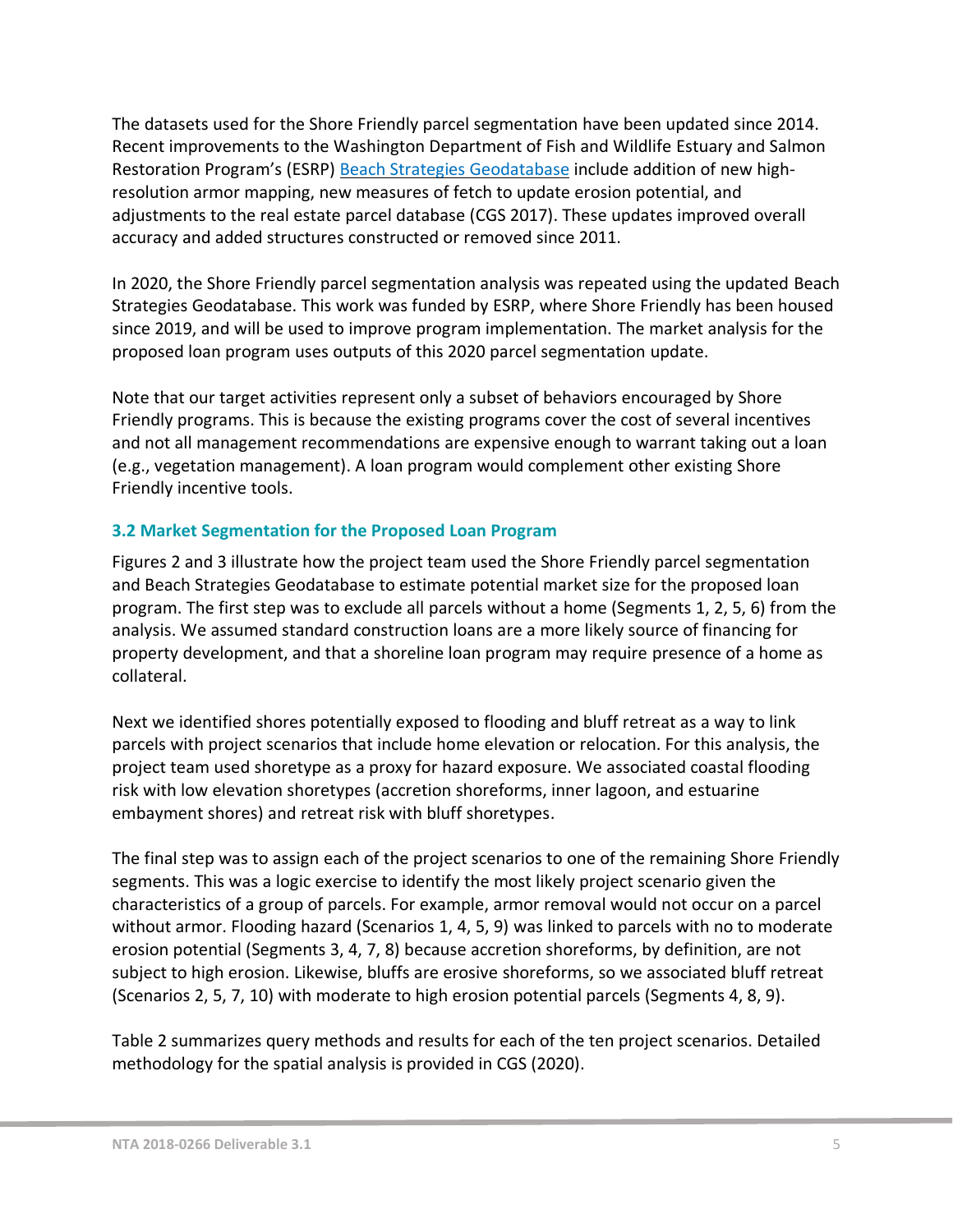#### **Figure 2. Segmentation framework for unarmored parcels**

<span id="page-6-0"></span>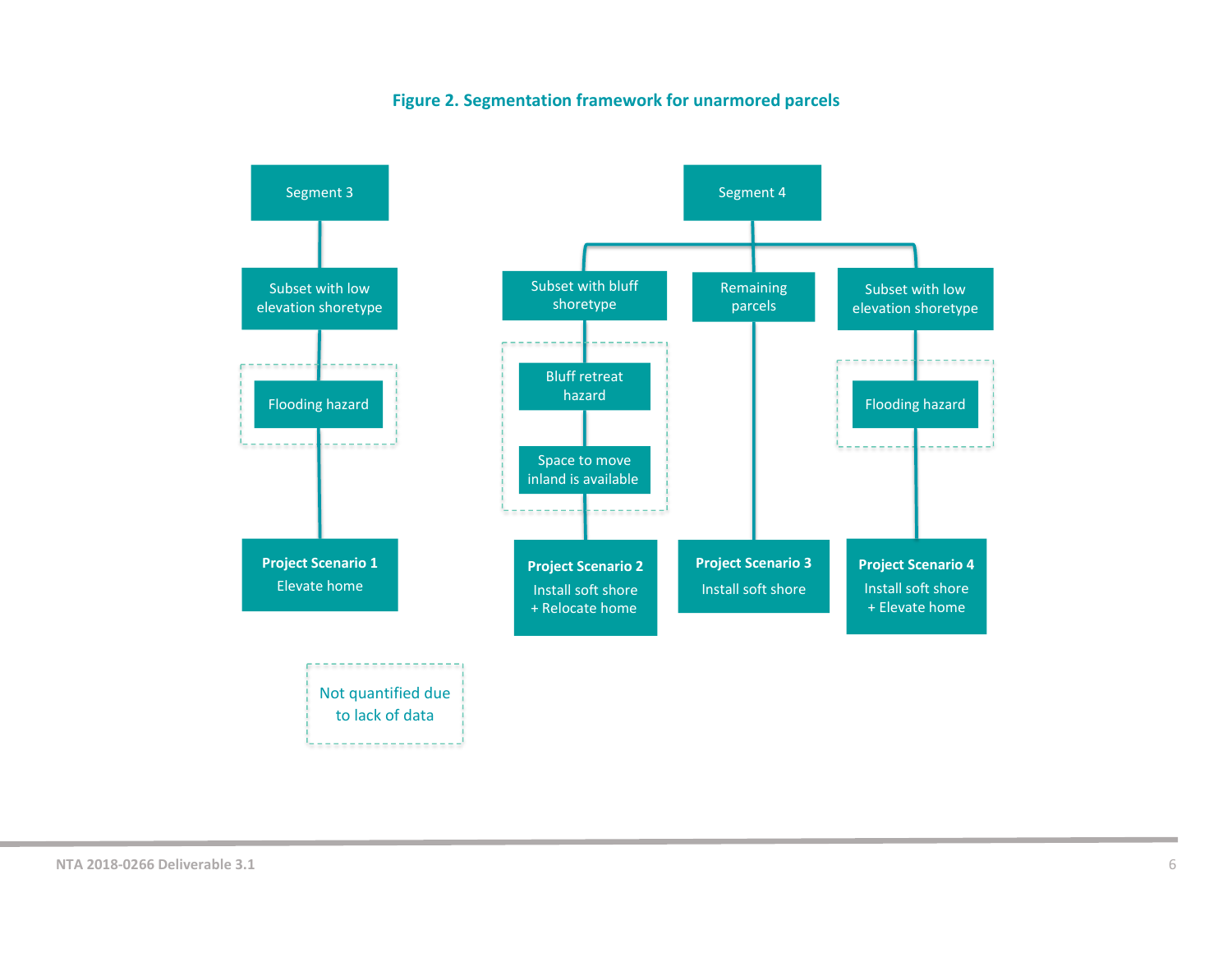#### **Figure 3. Segmentation framework for armored parcels**

<span id="page-7-0"></span>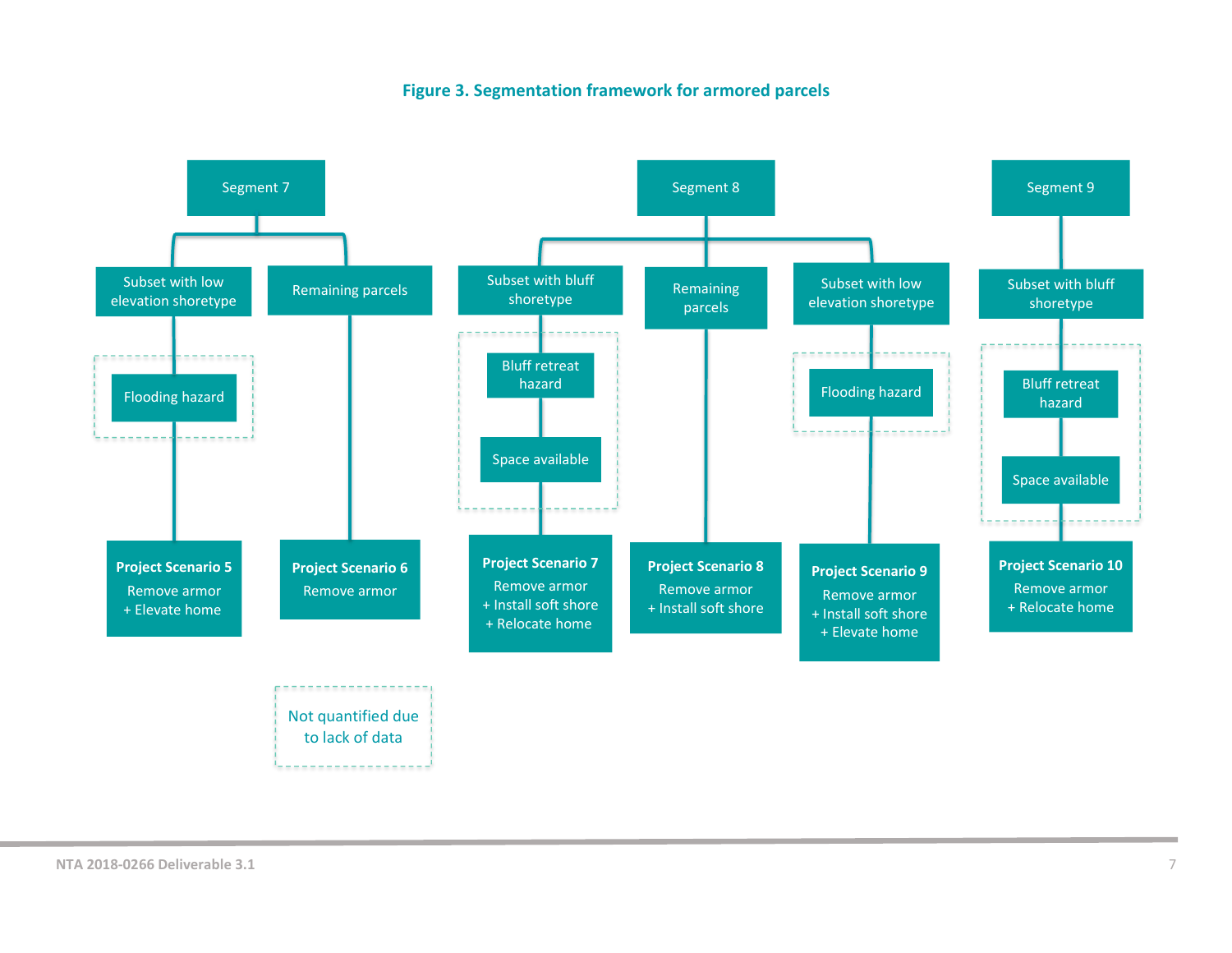<span id="page-8-0"></span>

| Project        | <b>Activities</b> |             |          |         |                                                                                                | Number of | Percent of all      | <b>Cumulative</b> |
|----------------|-------------------|-------------|----------|---------|------------------------------------------------------------------------------------------------|-----------|---------------------|-------------------|
| scenario       | Remove            | <b>Soft</b> | Relocate | Elevate | <b>Query method</b>                                                                            | parcels   | residential parcels | length (feet)     |
| 1              |                   |             |          | X       | Low elevation shores in Segment 3                                                              | 1,787     | 4%                  | 361,985           |
| $\overline{2}$ |                   | X           | Χ        |         | Bluff shoreforms in Segment 4                                                                  | 5,965     | 13%                 | 954,756           |
| 3              |                   | X           |          |         | Segment 4 excluding bluff and low elevation shores                                             | 4,924     | 11%                 | 1,041,098         |
| 4              |                   | X           |          | X       | Subset of Segment 4 with low elevation shoretype                                               | 3,959     | 9%                  | 680,230           |
| 5              | X                 |             |          | X       | Low elevation shores in Segment 7<br>1,044                                                     |           | 2%                  | 151,552           |
| 6              | X                 |             |          |         | Segment 7 excluding low elevation shores                                                       | 84        | 0.2%                | 14,013            |
| 7              | X                 | X           | X        |         | Bluff shoreforms and medium erosion potential<br>4,324<br>sites in Segment 8                   |           | 10%                 | 503,652           |
| 8              | X                 | Χ           |          |         | Segment 8 excluding bluffs, low elevation shores,<br>771<br>and medium erosion potential sites |           | 2%                  | 144,225           |
| 9              | X                 | X           |          | X       | Low elevation shores in Segment 8<br>10%<br>4,420                                              |           |                     | 595,758           |
| 10             | Χ                 |             | Χ        |         | Bluff shoreforms in Segment 9                                                                  | 675       | 2%                  | 109,323           |
|                |                   |             |          |         | <b>TOTAL</b>                                                                                   | 27,953    | 62%                 | 863 miles         |

### **Table 2. Market segmentation for the proposed loan program**

NOTE: Where a site classified as both containing a bluff and low elevation shoreform, the predominant shoretypes were used to avoid assigning parcels to more than one scenario. See CGS (2020) for additional details.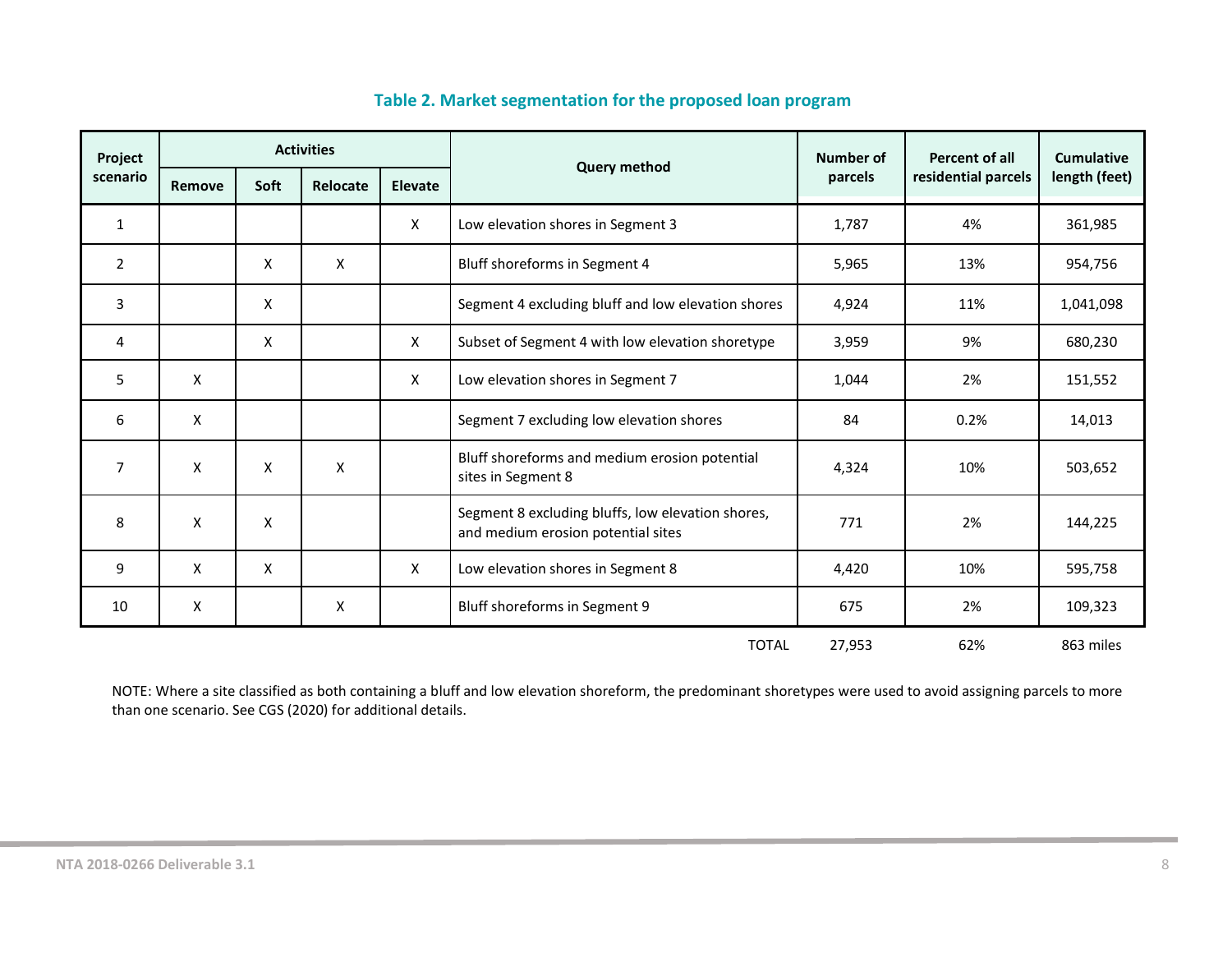The assignments made for this segmentation exercise will not affect Shore Friendly project development and loan eligibility criteria. Project team decisions to include or exclude segments were made only for the purpose of identifying the most probable project/parcel combinations in order to estimate market size. Site-specific investigations by coastal professionals are required to determine the most appropriate actions for a given parcel.

The dashed boxes in Figures 2 and 3 identify uncertainties in these estimates resulting from a lack of data to translate potential hazard exposure to actual risk of home damage. Our use of shoretype is a very coarse substitute for more rigorous analysis of actual home elevation and setback distance. The number of at-risk bluff-top homes on parcels with space available for relocation is also not known. We recommend additional data collection and analysis to better quantify risk and feasibility of mitigation opportunities. This type of research would be applicable in a number of management contexts beyond the scope of this study.

## <span id="page-9-0"></span>4. LANDOWNER SURVEY AND FOCUS GROUP DATA

Market research conducted during Shore Friendly program development provides insights into shoreline landowner interest in target activities and loans. This section summarizes relevant results of an online/telephone survey of 1,164 shoreline landowners (Colehour + Cohen et al. 2014b); findings from three focus groups with 23 shoreline property owners (Colehour + Cohen et al. 2014c); and an analysis of the University of Washington School of Environmental and Forest Sciences' [2012 State Parcel Database](http://depts.washington.edu/wagis/projects/parcels/metadata/v2012_e92_r1/) and the Secretary of State's [Washington State](https://www.sos.wa.gov/elections/vrdb/default.aspx)  [Voter Registration Database](https://www.sos.wa.gov/elections/vrdb/default.aspx) (Colehour + Cohen et al. 2014d).

These results are the basis for the demand analysis presented in Section 5. They also identify some factors that could motivate participation in a loan program.

### <span id="page-9-1"></span>**4.1 Landowner Characteristics**

The Colehour + Cohen et al. (2014b) shoreline landowners survey had 771 respondents answer the question about annual household income. Although income levels tended to be high overall, 22% reported an income of less than \$60,000 (Table 3). 56% of respondents indicated they were 65 or older, and 55% said they were retired.

This self-reported age data is consistent with the analysis conducted by Colehour + Cohen et al. (2014d). They found:

- For parcels owned by Washington State residents, 34% were owned by persons in the 60-69 age range and 24% by persons in the 70-79 age range.
- 38.5% of residential parcels were owner occupied and 39% were owned by persons living elsewhere. Parcels in San Juan and Mason counties had the lowest owner occupancy rate.
- 20.4% of parcels were owned by a trust, estate, holding or similar rather than direct ownership by individuals.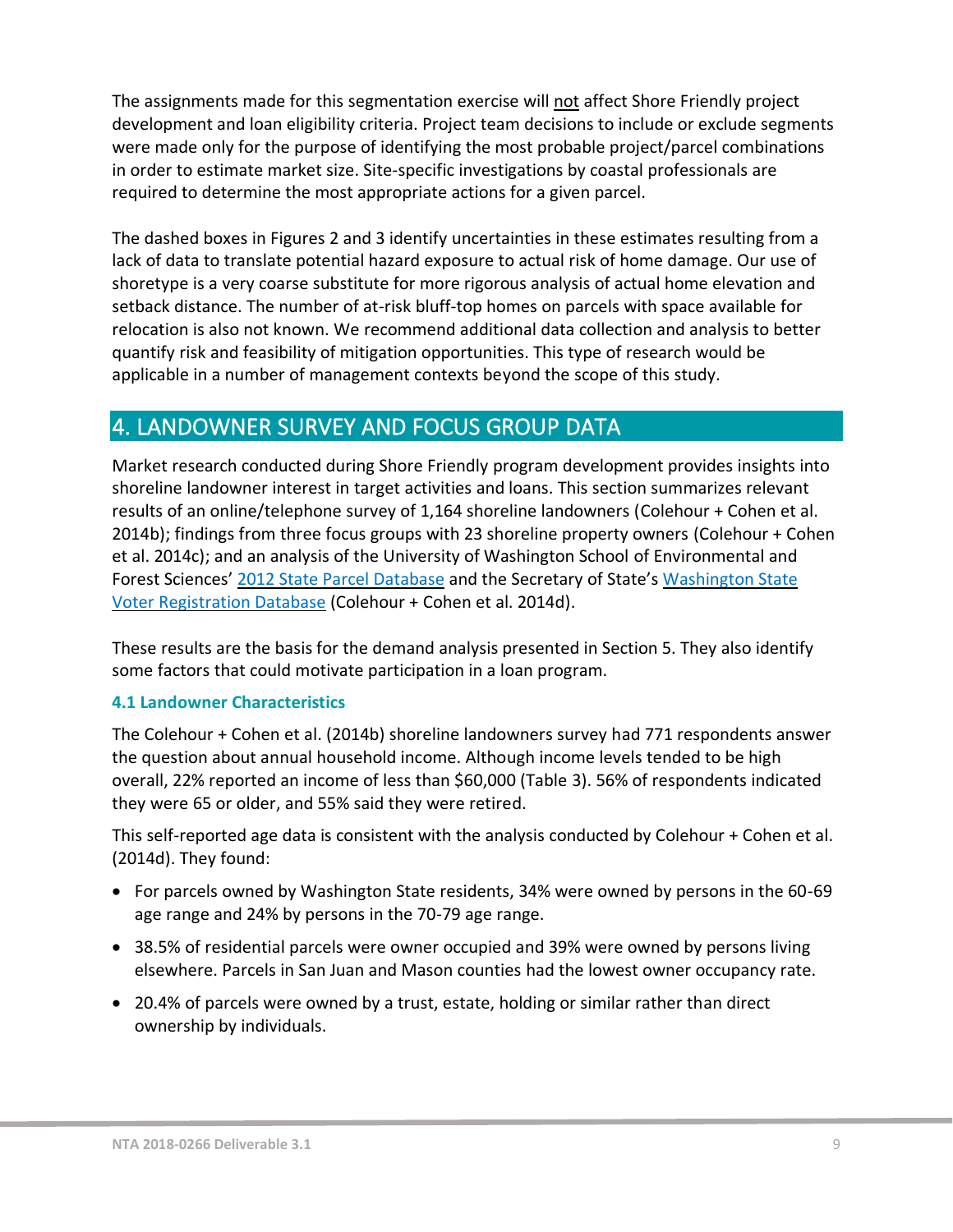<span id="page-10-1"></span>• 56.3% of parcels were smaller than 1 acre in size (not including data from King County). The smallest parcels are most likely to have armor, while parcels over 1 acre were less likely to have armor.

### **Table 3. Survey results on annual household income Source: Colehour + Cohen et al. (2014b) Appendix C**

|                     | Frequency | Percent |
|---------------------|-----------|---------|
| Less than \$30,000  | 39        | 3       |
| \$30,000-\$59,999   | 134       | 12      |
| \$60,000-\$124,999  | 281       | 24      |
| \$125,000-\$249,999 | 202       | 17      |
| \$250,000 or more   | 115       | 10      |
| Prefer not to say   | 381       | 33      |
| Total               | 1152      | qq      |

#### **Q73 What is your approximate annual household income?**

#### <span id="page-10-0"></span>**4.2 Interest in Armor Removal and Soft Shore Protection**

Figures 4 and 5 provide results from Colehour + Cohen et al. (2014b) survey questions gauging interest in armor removal and soft shore protection.

Homeowners with armored shorelines were asked how likely they were to undertake armor removal projects. Of 474 respondents:

- 17 (4%) said they were "very likely" and 65 (14%) said they were "somewhat likely" to remove all or a portion of the armor and replace it with engineered soft shore protection
- 15 (3%) were "very likely" and 52 (11%) were "somewhat likely" to remove a portion of hard armor and let the beach naturalize
- 5 (1%) were "very likely" and 35 (7%) were "somewhat likely" to remove all hard armor and let the beach naturalize

Homeowners with unarmored shorelines were asked how likely they were to have engineered soft shore protection installed. Of 151 respondents, 17 (11%) indicated they were "very likely" and 42 (28%) were "somewhat likely."

Repeating the Colehour + Cohen et al. (2014b) survey could provide data to track changes in landowner knowledge and perceptions about shoreline armor over time. This could quantify the impact of Shore Friendly outreach and education efforts.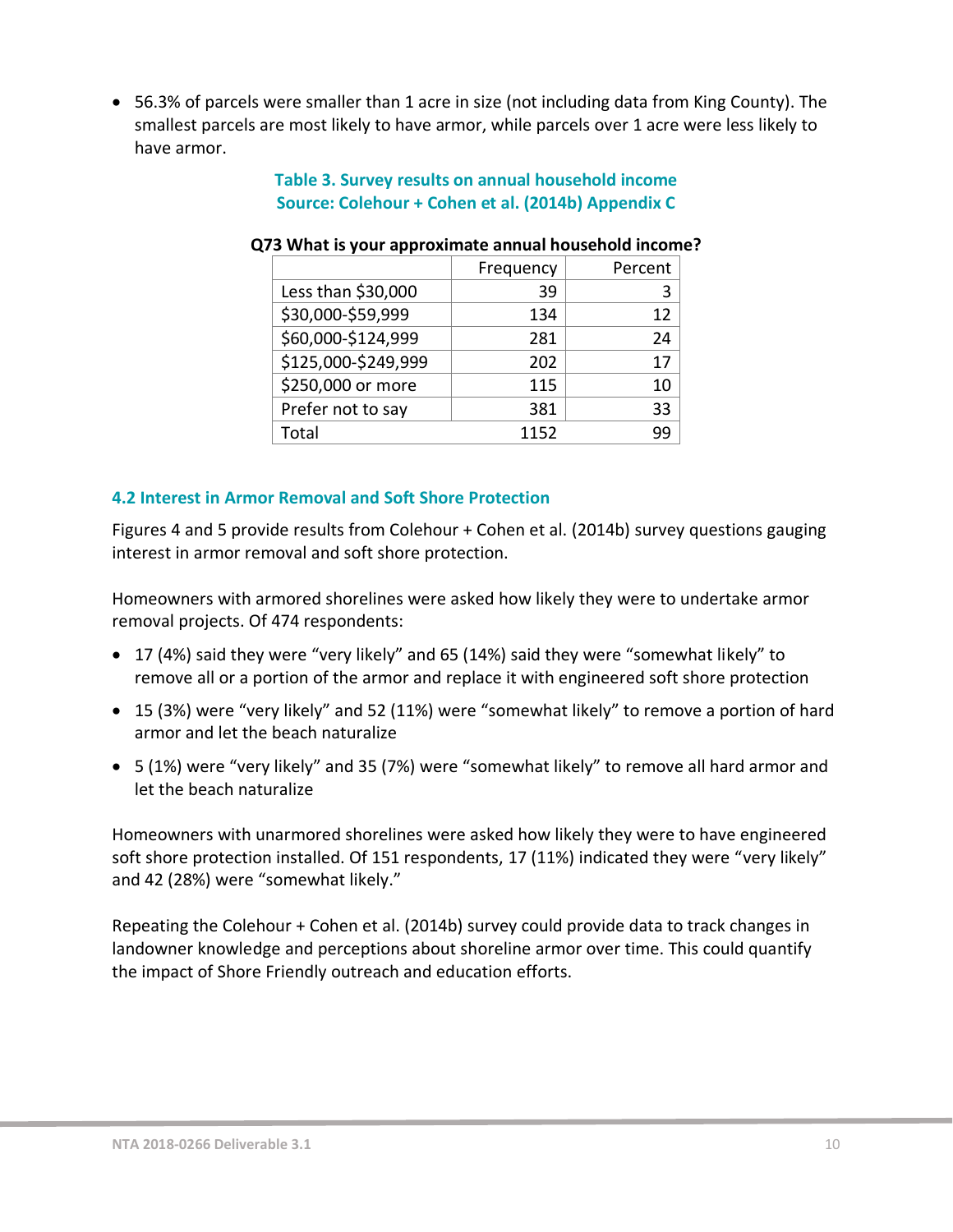### **Figure 4. Survey results on likelihood of removing hard armor Source: Figure 10 from Colehour + Cohen et al. (2014b)**

<span id="page-11-0"></span>

### <span id="page-11-1"></span>**Figure 5. Likelihood of installing soft shore protection on unarmored property Source: Figure 11 from Colehour + Cohen et al. (2014b)**



n=151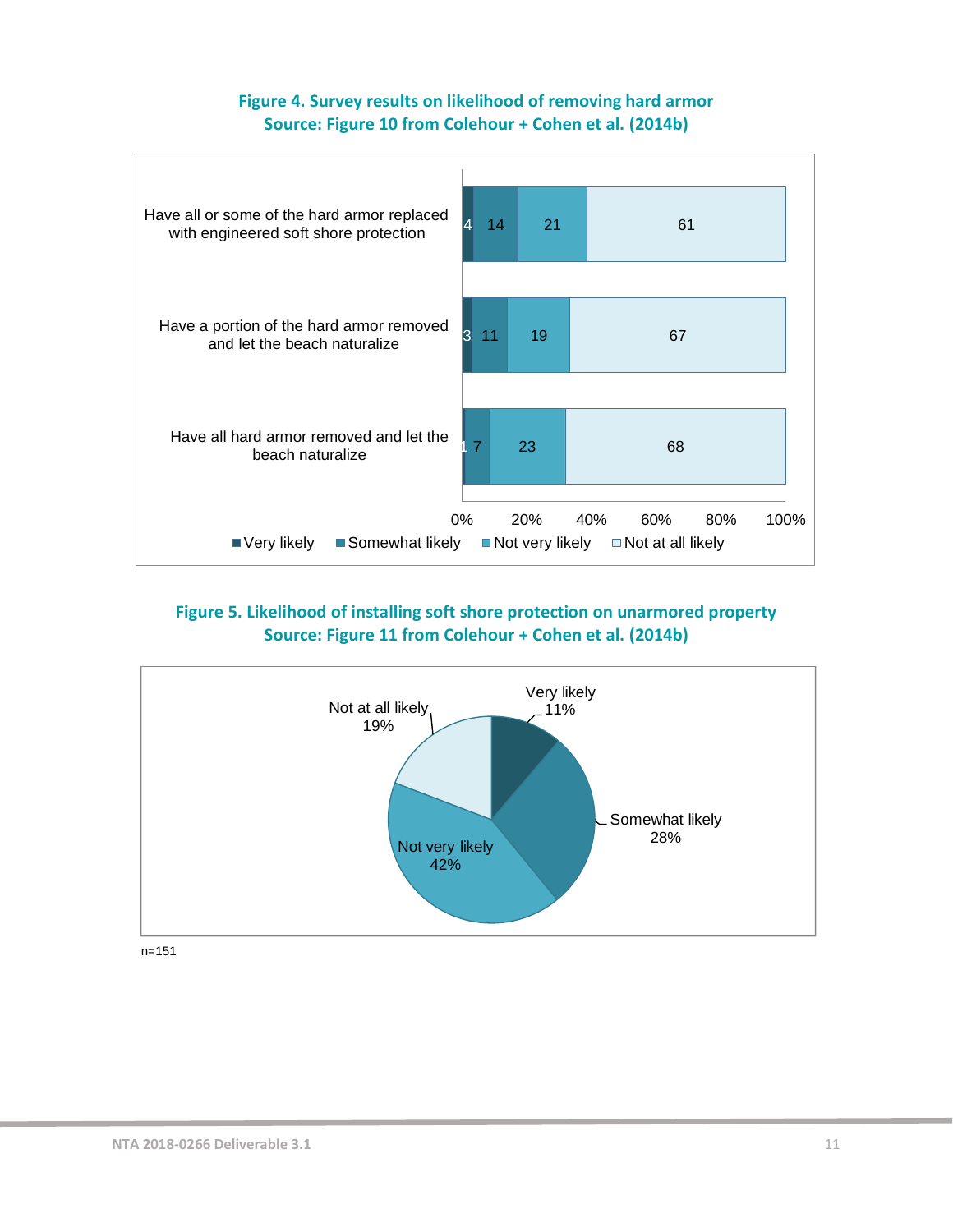#### <span id="page-12-0"></span>**4.2 Interest in Loans**

Four types of financial incentives were discussed during the Colehour + Cohen et al. (2014c) focus groups: property tax breaks, grants, low interest loans, and discounts for group projects. Participants were asked to rate how useful each type of incentive would be to them. As shown in Figure 6, 17% of respondents indicated that loans would be "very useful" and 52% rated them as "moderately useful."

<span id="page-12-1"></span>

**Figure 6. Focus group ratings of usefulness different financial incentives Source: Figure 2 from Colehour + Cohen et al. (2014c)**

After individual financial incentives were rated, the facilitator asked the groups to comment on what was appealing or concerning about each type of tool. The following insights were offered about loans and other financial incentives:

- Some participants said that for loans "the draw is not as high" when interest rates are very low. One participant noted that he looked into the septic replacement loan program and was able to qualify for a lower rate than the program could provide.
- One participant said that interest rate is not as important as an easy-to-access loan. Streamlined loan processing would be a benefit as much as a low rate.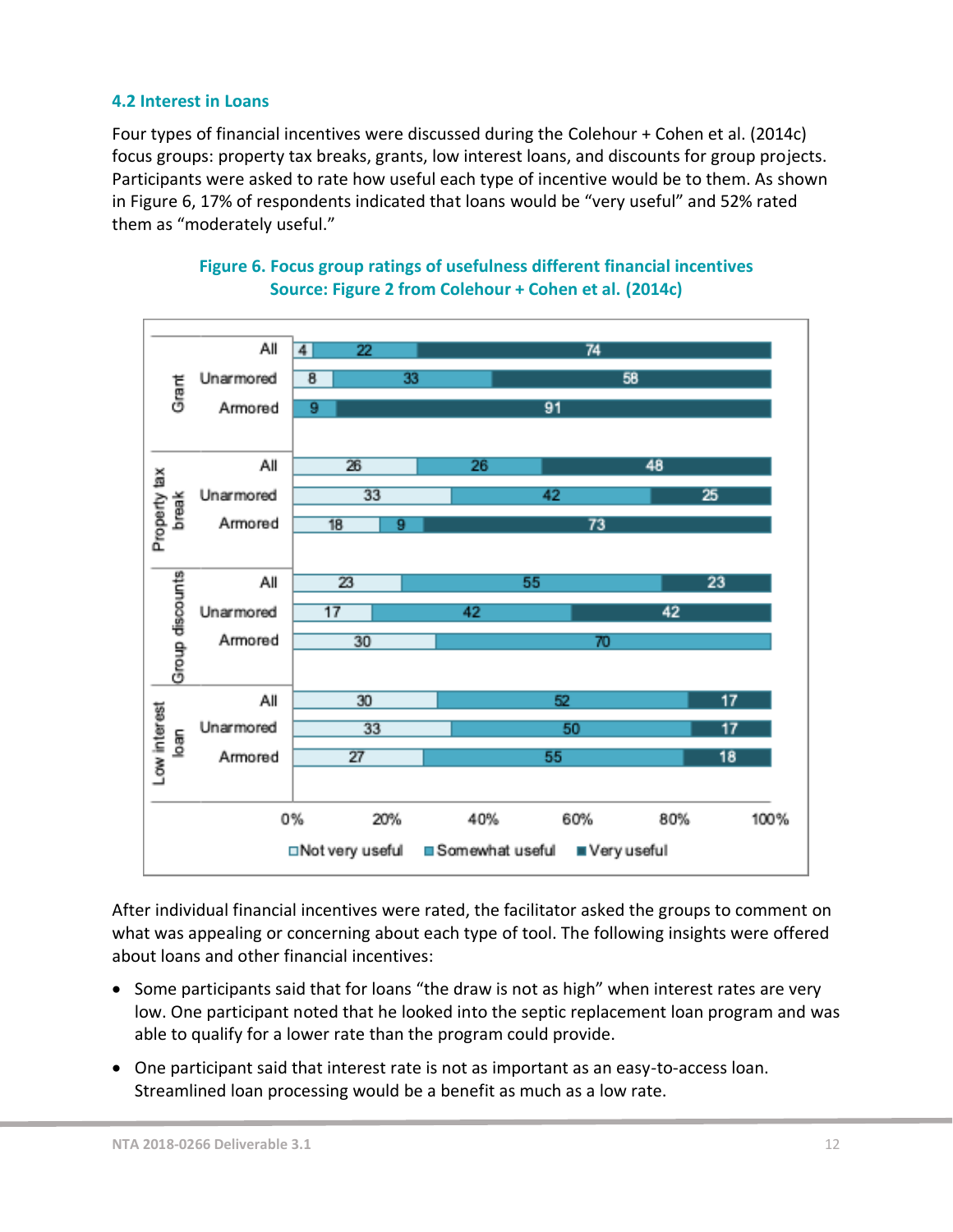- One participant said that having a loan (or other financial incentive) could tip the balance to choose a project option he might not have otherwise considered.
- Some participants talked about how they could justify paying for armor removal if it increased the value of their property.
- Participants with "imminent" projects said they would be influenced by smaller amounts of financial support.

Timeliness was a recurring theme during the Colehour + Cohen et al. (2014c) focus groups. When there is a problem with armor, people need to have *easy* and *fast* access to assistance.

The Colehour + Cohen et al. (2014b) survey asked respondents with armored shorelines who were at all likely to remove or replace hard armor if "getting a loan or grant" would make them more likely to do so. 30% said a grant or loan would make them more likely to remove all hard armor and let the beach naturalize; 25% said it would make them more likely to remove a portion of hard armor and let the beach naturalize; and 28% said it would make them more likely to remove all or some hard armor and replace with soft shore protection.

Of 205 respondents with unarmored properties, 41 (20%) said "getting a loan or grant" would make them more likely to install engineered soft shore protection and 113 (55%) said that expense would make them less likely to install engineered soft shore protection.

If a survey of shoreline landowners is ever repeated, results would be more useful if respondents were asked about loans and grants separately.

#### <span id="page-13-0"></span>**4.4 Concern about Coastal Flooding and Sea Level Rise**

The Colehour + Cohen et al. (2014b) survey did not specifically ask landowners about sea level rise and flooding. However, the survey included a question asking respondents to describe current concerns about their property. Reponses were grouped by theme and tallied. 38 survey respondents (3%) said they were concerned about rising tides/global warming. Flooding, flood insurance, and winter storms were mentioned frequently in responses to other open-ended questions included in the survey. Some responses seem to indicate that homeowners believe a bulkhead will protect them from flooding.

Repeating a shoreline landowner survey with specific questions about extreme water levels and flooding would provide data to refute or support anecdotal reports that concerns about coastal flooding among Puget Sound waterfront residents has grown in recent years.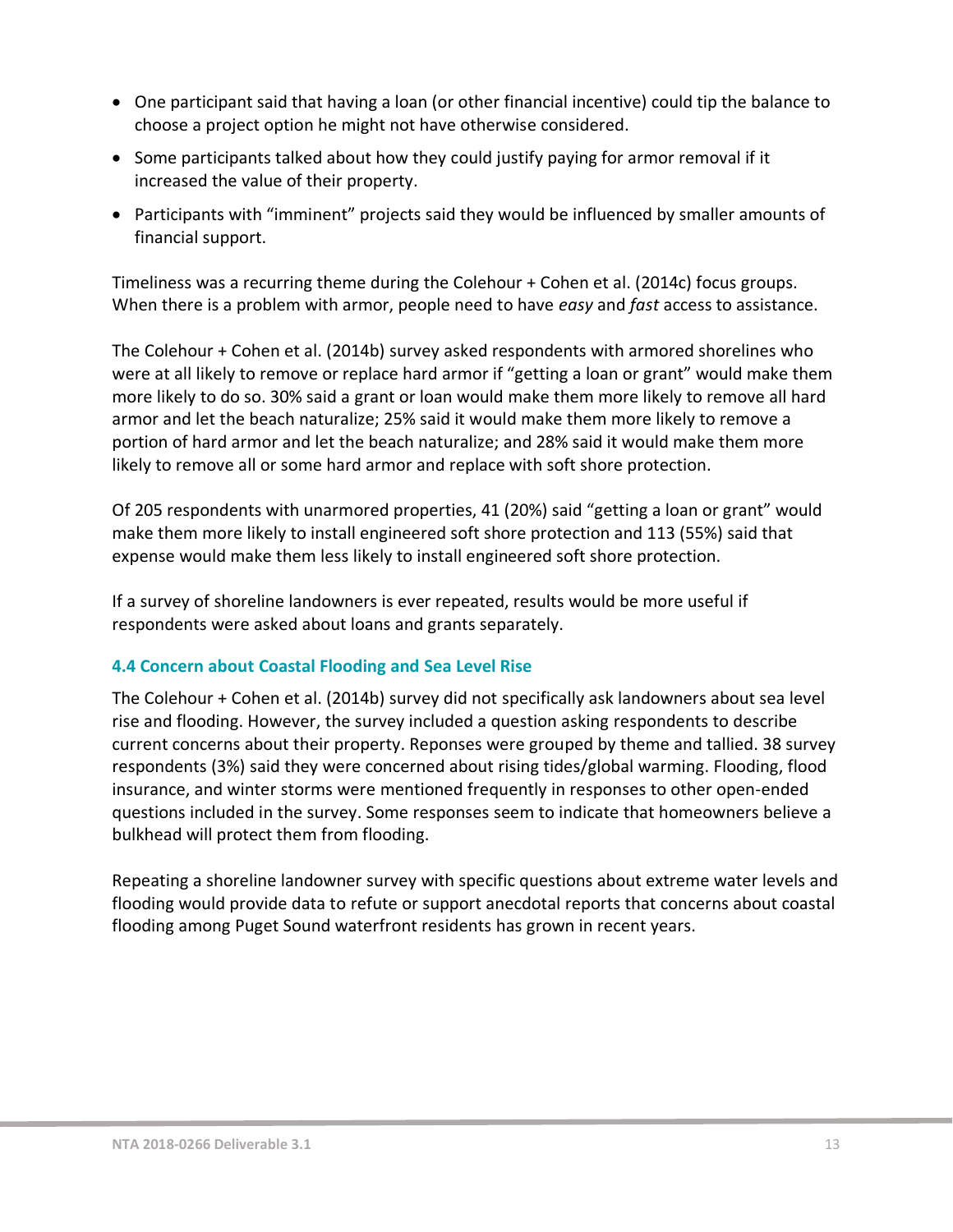#### <span id="page-14-0"></span>**4.5 Interest in Moving Home away from Shoreline**

Figure 7 and Table 4 – 5 provide results from Colehour + Cohen et al. (2014b) survey questions gauging interest in relocating homes.

A third of respondents with a home on their property said that their house is set back further from the shoreline than current regulations require. Respondents with a home not already set back further than current requirements were asked how likely they were to move their home further from the shoreline. Of the respondents:

- 48% did not think this is necessary (Table 4);
- 34% said their property isn't big enough to allow for moving the house further from shore;
- 1% would be somewhat likely or very likely; and
- 5% were not very likely.

The strongest motivators for relocating a home would include experiencing a major erosion or flood event and being confident that the property will be protected or enhanced by this step (Table 5).

<span id="page-14-1"></span>

#### **Figure 7. Survey results showing reported likelihood of moving home Source: Figure 16 from Colehour + Cohen et al. (2014b)**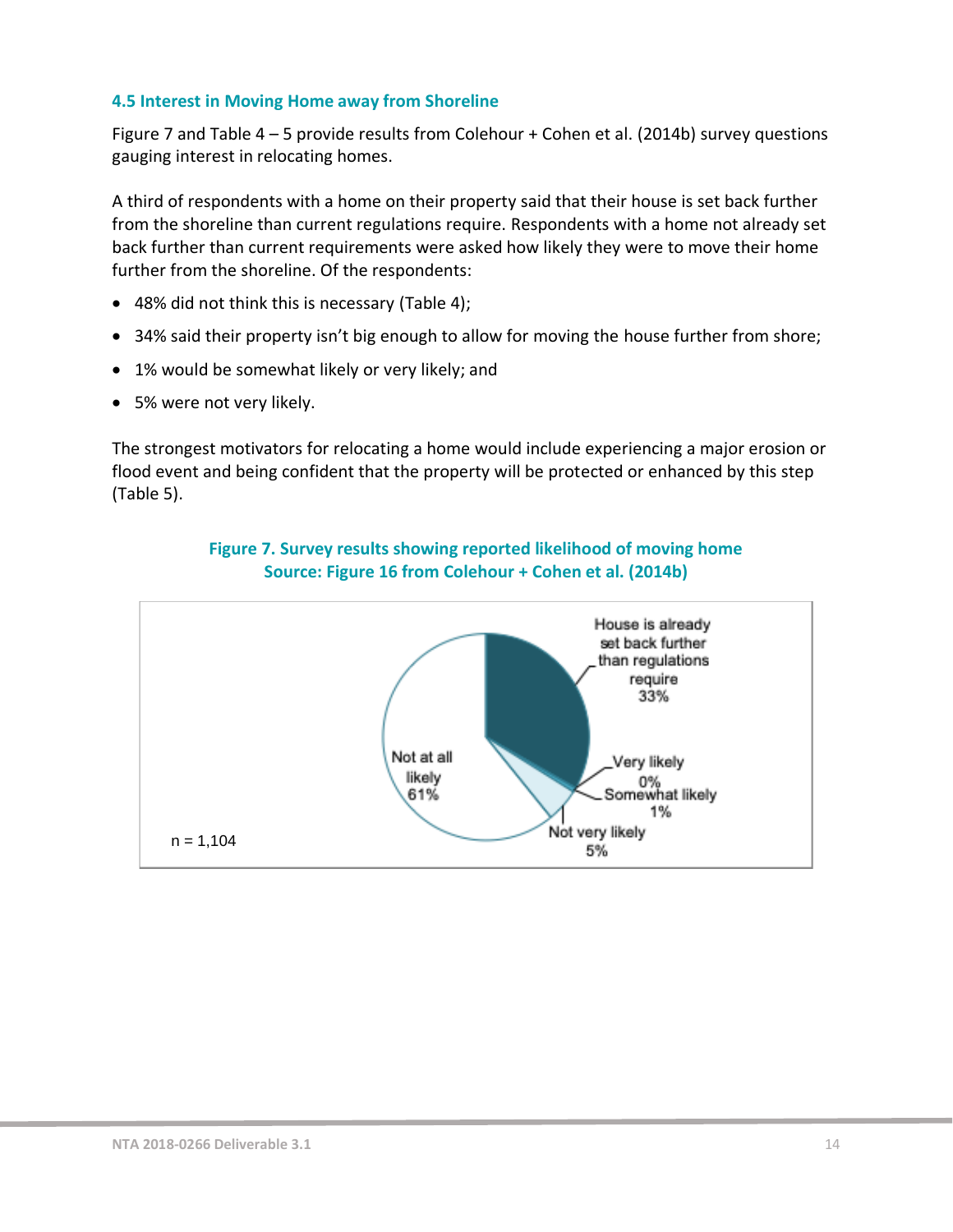### <span id="page-15-0"></span>**Table 4. Survey results on barriers to moving home further from the shoreline Source: Colehour + Cohen et al. (2014b)**

| Table 24. Which of the following makes you less likely to move the house<br>further from the shoreline? |    |    |
|---------------------------------------------------------------------------------------------------------|----|----|
|                                                                                                         | n  | %  |
| I don't think it's necessary                                                                            | 31 | 48 |
| My property isn't big enough to allow for moving further from the<br>shore                              | 22 | 34 |
| If I thought it would damage my house                                                                   | 17 | 27 |
| I don't know enough about the cost of doing it                                                          | 14 | 22 |
| I don't know enough about this to do it                                                                 | 7  | 11 |
| I don't plan to live here long enough to make it worthwhile                                             | 6  | 9  |
| don't know who to talk to about how to do it                                                            | 3  | 5  |
| I don't want the building to be set back that far from the shoreline                                    | 3  | 5  |
| l don't like the look of it                                                                             | U  | ∩  |
| Other                                                                                                   | 10 | 16 |

n=64; Multiple responses permitted- percentages total more than 100%

### <span id="page-15-1"></span>**Table 5. Survey results on motivators for moving home further from the shoreline Source: Colehour + Cohen et al. (2014b)**

| Table 23. Which of the following would make you more likely to move the<br>house further from the shoreline?             |    |               |  |  |  |  |  |
|--------------------------------------------------------------------------------------------------------------------------|----|---------------|--|--|--|--|--|
|                                                                                                                          | n  | $\frac{0}{2}$ |  |  |  |  |  |
| Experiencing a major erosion or flood event                                                                              | 21 | 33            |  |  |  |  |  |
| Being confident that my property will be protected or enhanced by                                                        | 20 | 31            |  |  |  |  |  |
| Knowing it's possible to move my house without damaging it                                                               | 17 | 27            |  |  |  |  |  |
| Getting a tax break or reduced fees for doing it                                                                         | 13 | 20            |  |  |  |  |  |
| Knowing the house would be better protected from floods or<br>erosion                                                    | 13 | 20            |  |  |  |  |  |
| Knowing more about the cost                                                                                              | 11 | 17            |  |  |  |  |  |
| If it would help provide healthy habitat for fish and wildlife                                                           | 8  | 13            |  |  |  |  |  |
| (If currently no hard armor) If it were less expensive than<br>installing and maintaining a bulkhead to protect my house | 7  | 11            |  |  |  |  |  |
| Knowing where to get expert advice on how to do it                                                                       | 6  | 9             |  |  |  |  |  |
| Streamlined permitting and processes for doing it                                                                        | 5  | 8             |  |  |  |  |  |
| Being able to have a bigger yard and/or a natural beach                                                                  | 2  | 3             |  |  |  |  |  |
| Other, please describe:                                                                                                  | 13 | 20            |  |  |  |  |  |

n=64; Multiple responses permitted- percentages total more than 100%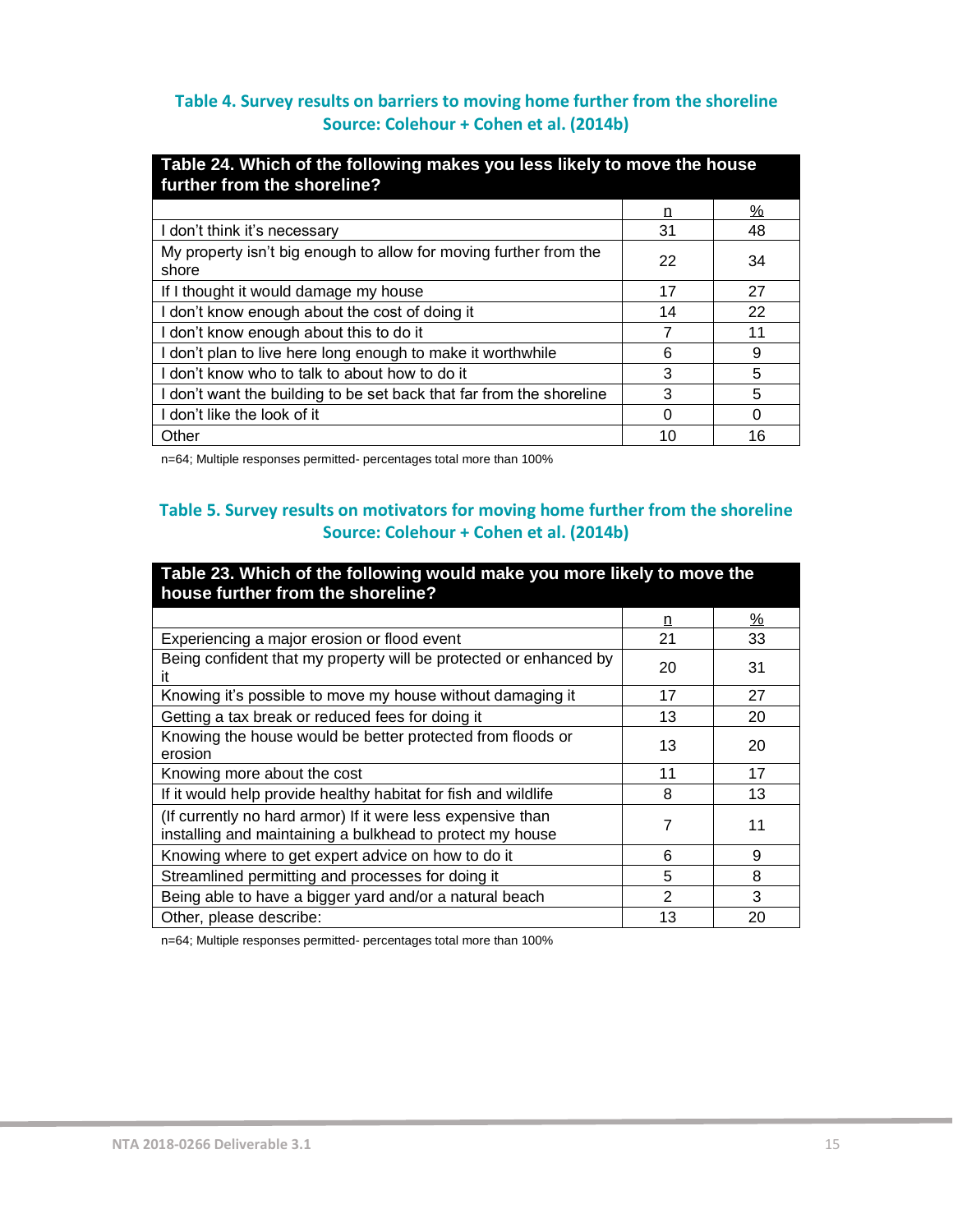## <span id="page-16-0"></span>5. DEMAND ANALYSIS

The project team estimated potential demand for loans by adjusting the market size estimates developed in Section 3 using the market research data summarized in Section 4. Figure 8 and Table 6 describe the methods used to calculate demand; the input source for each step; and, since the quality of the inputs varies, our confidence level for the estimates. Table 7 provides the demand analysis calculations.

#### **Figure 8. Calculation flow to estimate demand**

<span id="page-16-1"></span>

#### **Table 6. Sources for demand analysis inputs**

<span id="page-16-2"></span>

| Input                   | <b>Source</b>                                                                                                                                                 | Confidence                                                                                                                                                                                                                                               |
|-------------------------|---------------------------------------------------------------------------------------------------------------------------------------------------------------|----------------------------------------------------------------------------------------------------------------------------------------------------------------------------------------------------------------------------------------------------------|
| Market size             | Shore Friendly parcel segmentation (2020<br>update) and Beach Strategies Geodatabase<br>queries by Coastal Geologic Services as<br>summarized in Table 2      | High (shoreline activities): recent Beach<br>Strategies Geodatabase updates and revised<br>parcel segmentation analysis<br>Very low (hazard mitigation activities): shoretype<br>was used as proxy for hazard exposure                                   |
| Space to<br>relocate    | Colehour + Cohen et al. (2014b): 34% of<br>survey respondents said their property was<br>not large enough to allow for moving the<br>house further from shore | Low: data was self-reported, and respondents<br>were not separated by shoretype                                                                                                                                                                          |
| Interest in<br>projects | Colehour + Cohen et al. (2014b): "very<br>likely" and "somewhat likely" survey<br>responses                                                                   | Medium (shoreline activities): survey data was<br>broken down by type of project but is several<br>years old                                                                                                                                             |
|                         |                                                                                                                                                               | Low (hazard mitigation activities): survey results<br>were not separated by shoretype; we assumed<br>self-reported concerns about sea level rise<br>correlate with interest in projects; and data is<br>several years old                                |
| Interest in<br>loans    | Colehour + Cohen et al. (2014c): "very<br>useful" focus group responses                                                                                       | Low (shoreline activities): very small number of<br>focus group participants; data is several years old<br>Very low (hazard mitigation activities): same<br>percentage used for scenarios with hazard<br>mitigation activities that would cost much more |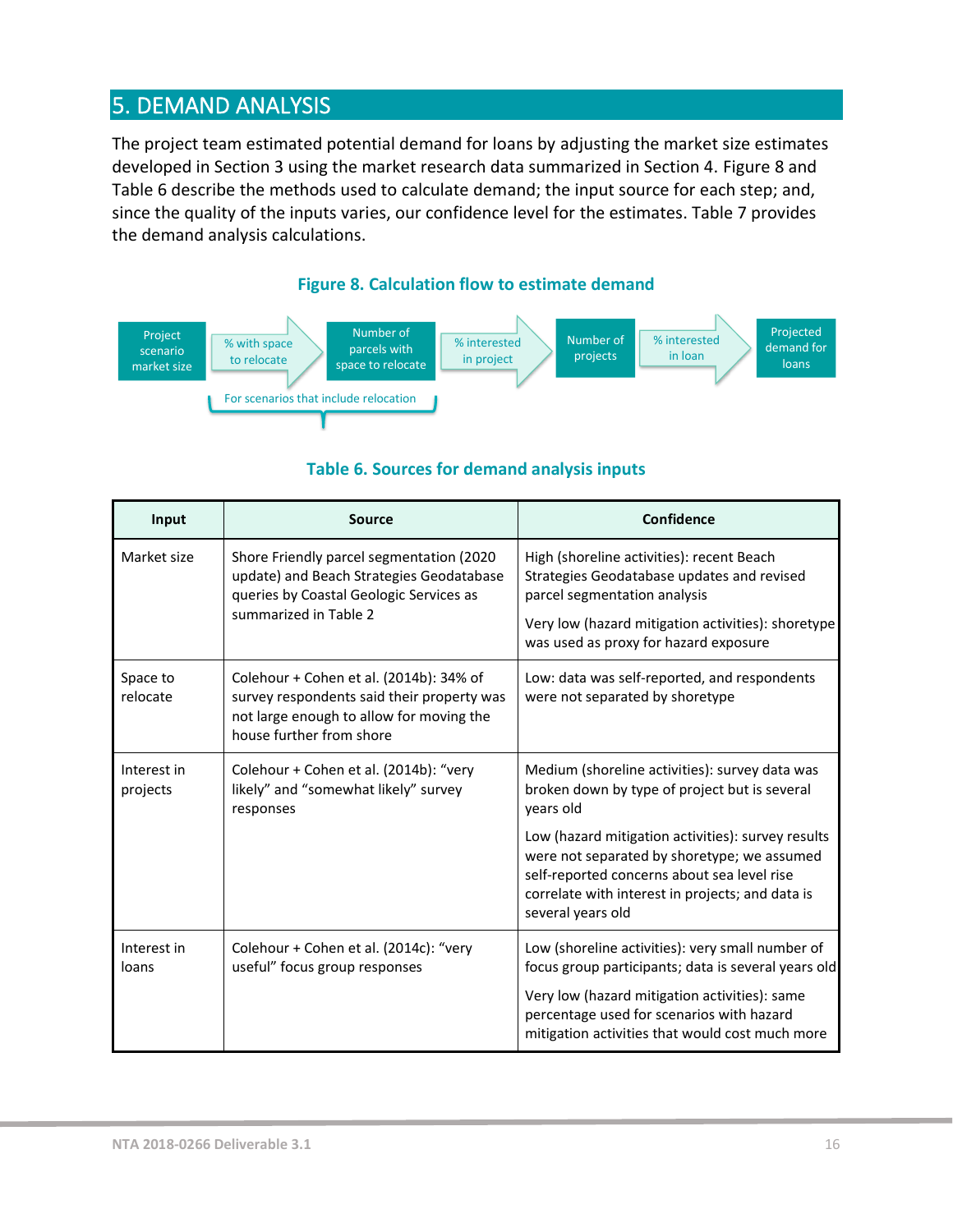Although our demand estimates would be significantly improved with newer market research data and more refined geospatial data on hazard exposure, the project team has determined that data quality is sufficient for the purpose of quantifying loan fund capitalization needs. The purpose of this exercise is to develop a hypothetical loan portfolio for which inputs and outputs can modeled over a period of 20 years. This will inform the level of funding we intend to seek to establish a revolving loan fund.

Some sources of error identified in Table 6 would overstate, and others would understate, potential demand. For example, the number of parcels exposed to coastal flooding and bluff retreat hazards is likely lower than we estimated using shoretype. But anecdotal reports from Shore Friendly staff/contractors that regularly interact with waterfront homeowners indicate that concern about hazards and interest in taking action to protect property is higher now compared to 2013 when the surveys occurred. Recent localized projections for sea level rise (Miller et al. 2018) and recurrence intervals for extreme water level events (Miller et al. 2019) that indicate that this risk will continue to grow.

<span id="page-17-1"></span>

| Project<br>scenario | <b>Market</b><br>$\mathbf{x}$<br>size | Space to<br>relocate | <b>Number</b><br>Ð<br>parcels | $x$ Interest in $=$<br>project | Likely<br>projects | Interest<br>$\mathbf{x}$<br>in Ioan | Projected<br>$\equiv$<br>demand |
|---------------------|---------------------------------------|----------------------|-------------------------------|--------------------------------|--------------------|-------------------------------------|---------------------------------|
| 1                   | 1787                                  |                      |                               | 0.03                           | 54                 | 0.17                                | 9                               |
| $\overline{2}$      | 5965                                  | 0.66                 | 3937                          | 0.01                           | 9                  | 0.17                                | $\boldsymbol{7}$                |
| 3                   | 4924                                  |                      |                               | 0.39                           | 1920               | 0.17                                | 326                             |
| 4                   | 3959                                  |                      |                               | 0.03                           | 119                | 0.17                                | 20                              |
| 5                   | 1044                                  |                      |                               | 0.03                           | 31                 | 0.17                                | 5                               |
| 6                   | 84                                    |                      |                               | 0.14                           | 12                 | 0.17                                | $\overline{2}$                  |
| 7                   | 4324                                  | 0.66                 | 2854                          | 0.01                           | 29                 | 0.17                                | 5                               |
| 8                   | 771                                   |                      |                               | 0.18                           | 139                | 0.17                                | 24                              |
| 9                   | 4420                                  |                      |                               | 0.03                           | 133                | 0.17                                | 23                              |
| 10                  | 675                                   | 0.66                 | 446                           | 0.01                           | $\overline{4}$     | 0.17                                | $\mathbf{1}$                    |

## **Table 7. Demand analysis calculations**

### <span id="page-17-0"></span>**5.1. Input from Shore Friendly Staff**

The project team presented preliminary demand analysis results to Shore Friendly program staff during a May quarterly coordination meeting. The intent was to "ground truth" our early estimates for loan demand assigned to each of the Shore Friendly segments. The number of parcels potentially exposed to hazards had not been calculated before this meeting, therefore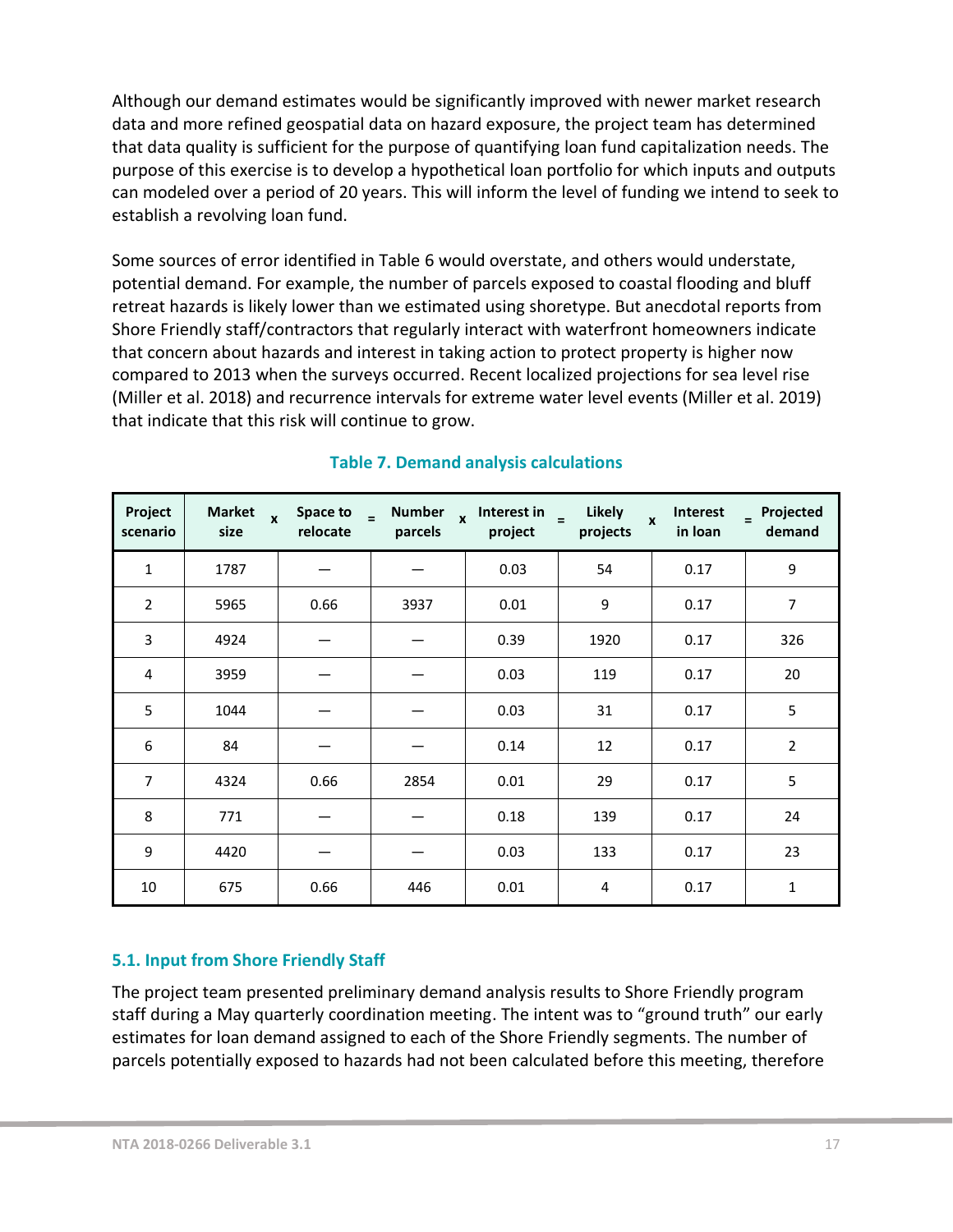breakdowns by project scenarios that included hazard mitigation activities were not included in the presentation.

Meeting participants raised concerns about the very large market share of Shore Friendly Segment 4 (install soft shore on unarmored parcels). Segment 4 is not emphasized by Shore Friendly programs because of ESRP's strategic focus on projects that incorporate armor removal to increase ecological lift. Although installing soft shore protection on an unarmored beach has lower impacts than hard armor, it does have impacts and the group indicated that such projects should not necessarily be supported with loans. We also received feedback that the loan demand projections seemed reasonable, if not a little low, for a 20-year time period.

#### <span id="page-18-0"></span>**5.2 Proposed model inputs for loan demand**

Table 8 summarizes demand analysis results that will be used as inputs to the financial analysis. The project team incorporated feedback from Shore Friendly program staff by making two changes to preliminary results: (1) we included the percentage of survey respondents who were "somewhat likely" to undertake projects, rather than only "very likely" respondents, when calculating the number of likely projects; and (2) we developed five different options for Scenario 3 (Table 9). The project team will present the Scenario 3 options and solicit feedback at the August 2020 Shore Friendly quarterly coordination meeting.

<span id="page-18-1"></span>

| Project        |        |      | <b>Activities</b> |                | <b>Estimated</b> | <b>Likely</b> | Projected      | Proportion         |
|----------------|--------|------|-------------------|----------------|------------------|---------------|----------------|--------------------|
| scenario       | Remove | Soft | Relocate          | <b>Elevate</b> | market size      | projects      | loan<br>demand | of total<br>demand |
| $\mathbf 1$    |        |      |                   | X              | 1,787            | 54            | 9              | 10%                |
| $\overline{2}$ |        | X    | X                 |                | 5,965            | 39            | $\overline{7}$ | 7%                 |
| 3              |        | X    |                   |                | 4,924            | 2,480         |                | see Table 9        |
| 4              |        | X    |                   | X              | 3,959            | 119           | 20             | 21%                |
| 5              | X      |      |                   | X              | 1,044            | 31            | 5              | 5%                 |
| 6              | X      |      |                   |                | 84               | 12            | $\overline{2}$ | 2%                 |
| $\overline{7}$ | X      | X    | X                 |                | 4,324            | 29            | 5              | 5%                 |
| 8              | X      | X    |                   |                | 771              | 139           | 24             | 25%                |
| 9              | X      | X    |                   | X              | 4,420            | 133           | 23             | 24%                |
| 10             | X      |      | X                 |                | 675              | 4             | $\mathbf 1$    | 1%                 |
|                |        |      |                   | <b>TOTAL</b>   | 27,953           | 2,480         |                | 96 (no Scenario 3) |

### **Table 8. Demand analysis estimates for input into financial model**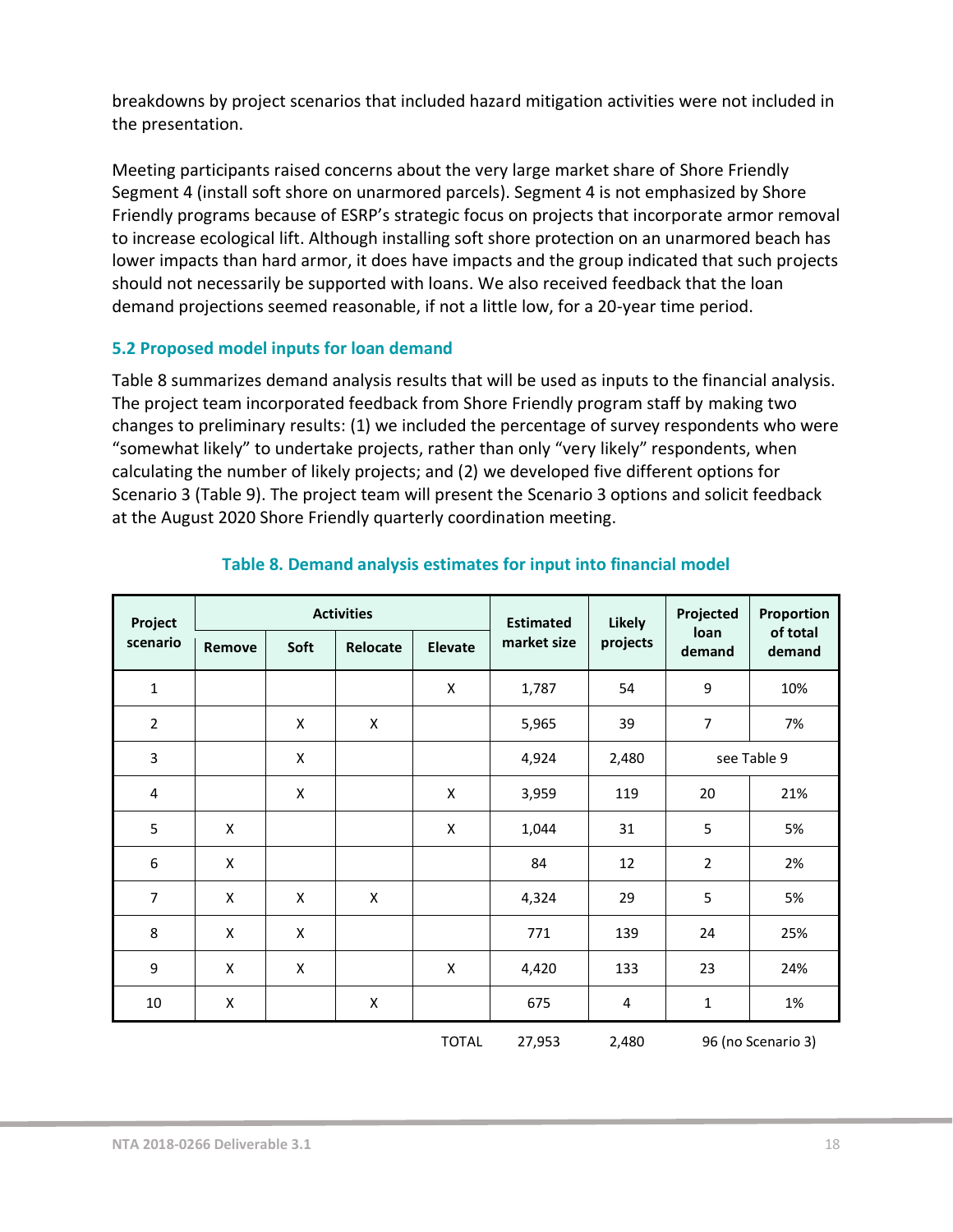<span id="page-19-1"></span>

| Option            | Loan demand<br>(Scenario 3) | Loan demand<br>(all scenarios) | Scenario 3 as<br>proportion of<br>total demand | <b>Proportion of loans</b><br>that include hazard<br>mitigation activities | Average loans per<br>year (all scenarios)<br>over 20 years |
|-------------------|-----------------------------|--------------------------------|------------------------------------------------|----------------------------------------------------------------------------|------------------------------------------------------------|
| Scenario 3 x 1    | 326                         | 422                            | 77%                                            | 17%                                                                        | 21                                                         |
| Scenario 3 x 0.5  | 163                         | 259                            | 63%                                            | 27%                                                                        | 13                                                         |
| Scenario 3 x 0.25 | 82                          | 178                            | 46%                                            | 39%                                                                        | 9                                                          |
| Scenario 3 x 0.1  | 33                          | 129                            | 26%                                            | 54%                                                                        | 6                                                          |
| Scenario 3 x 0    | 0                           | 96                             | 0%                                             | 73%                                                                        | 5                                                          |

#### **Table 9. Alternative Scenario 3 options for partner consideration**

NOTE: The Scenario 3 x 0.25 option is very close to the loan demand estimate generated using only "very likely" survey responses to calculate interest in loans (11% versus 39% for Table 7 interest in project calculation)

## <span id="page-19-0"></span>6. REFERENCES

Coastal Geologic Services. 2020. Shore Friendly Revolving Loan Program – Market Estimates. Memorandum prepared for Puget Sound Institute (Task 1 deliverable for Subaward UWSC11469).

Coastal Geologic Services. 2017. Beach Strategies Phase 1 Summary Report. Prepared by A. MacLennan, B. Rishel, J. Johannessen, J. Waggoner, A. Lubeck, and L. Øde for the Estuary and Salmon Restoration Program (Learning Project #14-2308).

Colehour + Cohen, Applied Research Northwest, Social Marketing Services, Futurewise, and Coastal Geologic Services. 2014a. Puget Sound Parcel Segmentation Report. Prepared by MacLennan, A., J. Waggoner, and J. Johannessen as part of the Social Marketing to Reduce Shoreline Armoring Project for the Washington Department of Fish and Wildlife.

Colehour + Cohen, Applied Research Northwest, Social Marketing Services, Futurewise, and Coastal Geologic Services. 2014b. Survey of Shoreline Property Owners Report. Prepared by Applied Research Northwest as part of the Social Marketing to Reduce Shoreline Armoring Project for the Washington Department of Fish and Wildlife.

Colehour + Cohen, Applied Research Northwest, Social Marketing Services, Futurewise, and Coastal Geologic Services. 2014c. Shoreline Armor Focus Group Findings. Prepared by Applied Research Northwest as part of the Social Marketing to Reduce Shoreline Armoring Project for the Washington Department of Fish and Wildlife.